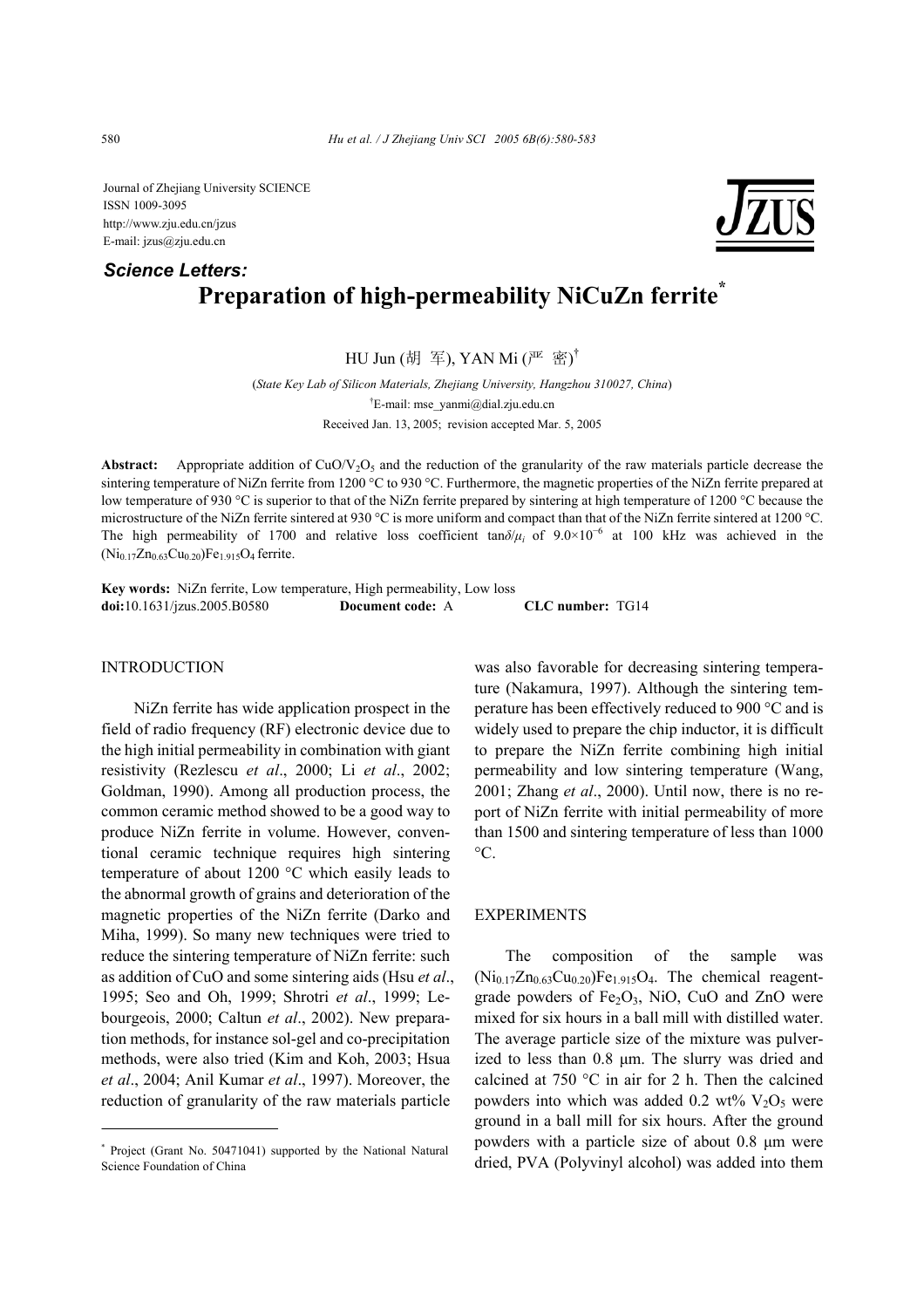for their granulation and pressing into toroidal bodies. The green bodies were sintered at 930 °C in air for 5 h. Another sample with the conventional composition of  $(Ni<sub>0.32</sub>Zn<sub>0.63</sub>Cu<sub>0.05</sub>)Fe<sub>1.915</sub>O<sub>4</sub> having initial permeabil$ ity of 1500 was prepared by conventional ceramic process i.e. sintering at 1200 °C for 2 h as previously described (Burke, 1958). The oxide reagents were same as those for low sintering temperature.

Initial permeability and loss was measured using HP4192A Impedance Analyzer at 100 kHz by a circuit loaded with a toroid shaped sample and the measurement of frequency dispersion of the ferrite was done by using HP4291B RF Impedance/Material Analyzer by a coaxial line technique in the frequency range of  $1 \sim 100$  MHz. The X-ray diffraction patterns of samples were obtained by a Rigaku D/max 2550PC X-ray diffractometer with scan rate of 3°/min. The SEM photomicrographs of fractured surfaces were recorded using an FEI SIRION SEM.

#### RESULTS AND DISCUSSION

The sintered density, initial permeability and relative loss factor of the ferrites was measured, and the results are shown in Table 1.

Due to the CuO and  $V_2O_5$  addition and the decrease of the granularity of the raw materials particle, the sintering temperature was decreased from 1200 °C to 930 °C. High initial permeability of 1700, comparable to that of the NiZn ferrite prepared by conventional ceramic technique, was achieved in the  $(Ni<sub>0.17</sub>Zn<sub>0.63</sub>Cu<sub>0.20</sub>)Fe<sub>1.915</sub>O<sub>4</sub>$  ferrite. Furthermore, the relative loss coefficient tan*δ/µi* was greatly reduced from  $16.4 \times 10^{-6}$  to  $9.0 \times 10^{-6}$  at 100 kHz and the density was enhanced by using low temperature sintering technique instead of the conventional technique.

X-ray diffraction patterns of the sample sintered at 930 °C are shown in Fig.1 indicating that there is no other phase than spinel phase in the patterns, which indicates that the  $Cu^{2+}$  and  $V^{5+}$  entered into the lattice.



Fig.1 XRD patterns of  $(Ni_{0.17}Zn_{0.63}Cu_{0.20})Fe_{1.915}O_4$  ferrite **sintered at 930 °C** 

The morphology of the samples sintered at 930 °C and at 1200 °C is shown in Fig.2 respectively. The sample sintered at 930 °C had obviously more compact and uniform microstructure as well as bigger grain size compared to the sample sintered at 1200 °C. As known, appropriate addition of CuO and  $V_2O_5$  can promote the diffusion of ions and accelerate the solid-reaction in the sintering process, which resulted in the growth of grains (Kim *et al*., 2000; Caltun and Spinu, 2001). So the sample sintered at 930 °C shows more compact microstructure and bigger grain size.



**Fig.2 SEM micrograph of NiCuZn ferrites sintered at 930 °C (a) and sintered at 1200 °C (b)** 

Fig.3 shows the frequency dispersion of ferrites sintered at 930 °C and 1200 °C in the range of 1 MHz~100 MHz at room temperature. The two ferrites obviously showed relaxation resonance, with the real part  $\mu'$  decreasing drastically at high frequency of more

**Table 1 The properties of NiZn ferrite sintered at 930 °C and 1200 °C respectively** 

| Sintering temperature $(^{\circ}C)$ | Density $(kg/m3)$ | Initial permeability<br>(Frequency: 10 kHz) | Relative loss factor (tan $\delta/\mu_i$ ) |                       |
|-------------------------------------|-------------------|---------------------------------------------|--------------------------------------------|-----------------------|
|                                     |                   |                                             | $100$ kHz                                  | 500 kHz               |
| 930                                 | 5.13              | '700                                        | 9.0 $\times$ 10 <sup>-6</sup>              | $34.4\times10^{-6}$   |
| 1200                                | 5.01              | 1684                                        | $16.4\times10^{-6}$                        | $57.5 \times 10^{-6}$ |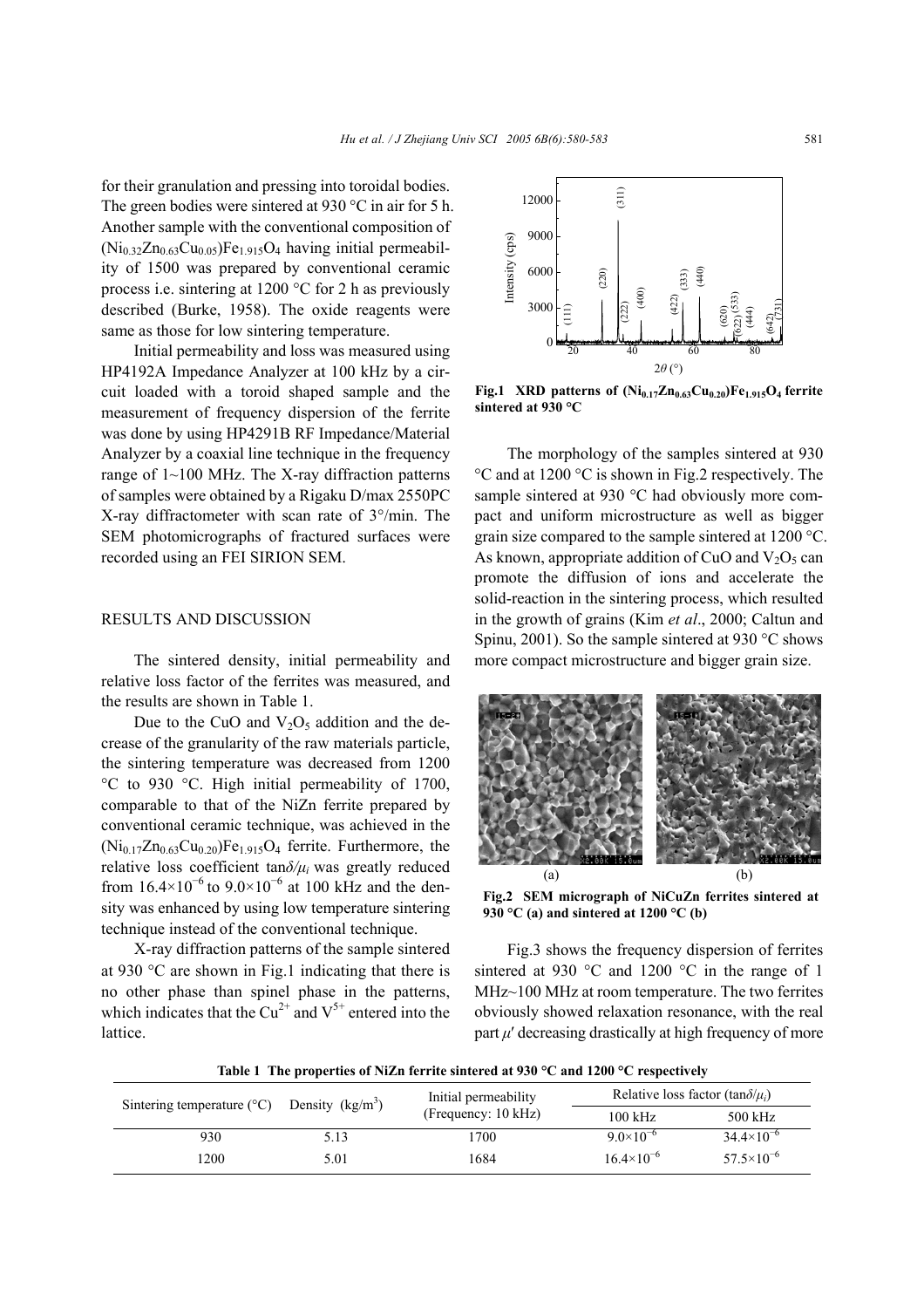than 1 MHz, because the spin rotation plays a relatively more important pole when the domain wall motion reduces. The frequency dispersion matches well with that reported in previous works (Caltun *et al.*, 2002; Nakamura, 1997). Moreover, the ferrite sintered at 930 °C possesses higher permeability at 1 MHz and lower cut-off frequency than that sintered at 1200 °C. So the ferrite sintered at 930 °C is more suitable for preparing RF elements.



**Fig.3 Permeability spectra of ferrites sintered at 930 °C and 1200 °C respectively** 

It is well known that the permeability of polycrystalline ferrite can be described as the superposition of two different magnetizing mechanisms: spin resonance and domain wall motion (Tsutaoka *et al*., 1995), which can be described as follows:

$$
\mu=1+\chi_{\rm w}+\chi_{\rm spin} \tag{1}
$$

where  $\mu$  is permeability;  $\chi_w$  is domain wall susceptibility;  $\chi_{spin}$  is intrinsic rotational susceptibility.

*χ*<sub>w</sub> and *χ*<sub>spin</sub> may be written as  $\chi$ <sub>w</sub>=3π*M*<sub>s</sub><sup>2</sup>*D*/4*γ* and  $\chi_{spin} = 2\pi M_s^2 / K_u$  with  $M_s$  saturation magnetization,  $K_u$ the total anisotropy, *D* the grain diameter, and *γ* the wall energy.

Moreover, Kondo *et al*.(2000) divided the total loss of the NiZn ferrite  $(P_{cy})$  into loss factors that are attributed to domain wall motion  $(P_w)$  and rotation magnetization  $(P_{\text{rot}})$ .

$$
P_{\rm cv} = P_{\rm w} + P_{\rm rot} \tag{2}
$$

And  $P_w$  contains not only a loss factor due to static motion of the domain wall, which represents the motion of the domain wall originated from the quasi-static magnetic field, but also dynamic one for NiZn ferrite, which resulted from the lag of domain wall motion to the measuring magnetic field. So it can be separated as follows (Kondo, 1999):

$$
P_{\rm w} = P_{\rm h} + P_{\rm wd} \tag{3}
$$

where  $P_w$  is the loss due to domain wall motion;  $P_h$  is the hysteresis loss due to static motion of the domain wall;  $P_{\text{wd}}$  is the loss factor attributed to the dynamic movement of domain wall.

Nakamura (1997) and Jankovskis (2000) indicated that the permeability was related to two different magnetizing mechanisms: the spin rotational magnetization and the domain wall motion. Furthermore, the magnetizing mechanism is mainly attributed to the domain walls motion in the frequency range less than 500 kHz. So  $P_w$  is predominant in  $P_{cv}$ . Particularly, the hysteresis  $P_h$  is much more than others in 100 kHz. Therefore, the initial permeability will increase and loss will decrease with the increase of domain motion. As known, domain walls motion can be enhanced with more uniform and bigger grain size as well as increase in the sintering density (Yamada and Ossuki, 1997; Stoppels, 1996). So higher density as well as more uniform and bigger grain favors increase in initial permeability and decrease in loss. Although more  $Cu^{2+}$  and  $V^{2+}$  entered into the lattice of the ferrite sintered at 930 °C, which diluted the *M*s of ferrite and adversely affected the increase in permeability, it had higher permeability and lower loss due to the enhancement of the domain wall motion originated from the higher density as well as more uniform and bigger grain.

## **CONCLUSION**

Ferrite with composition of  $(Ni_{0.17}Zn_{0.63}Cu_{0.20})$ Fe<sub>1.915</sub>O<sub>4</sub> and sintered at temperature of 930 °C had initial permeability of 1700 and relative loss coefficient tan $\delta/\mu_i$  of 9.0×10<sup>-6</sup> at 100 kHz, due to the appropriate addition of  $CuO/V<sub>2</sub>O<sub>5</sub>$  and the decrease in granularity of raw materials particle.

In comparison with conventional ceramic technique, the low temperature preparation technique uses less NiO content, calcining and sintering temperature. So using the low temperature sintering method produced the novel NiZn ferrite having higher perme